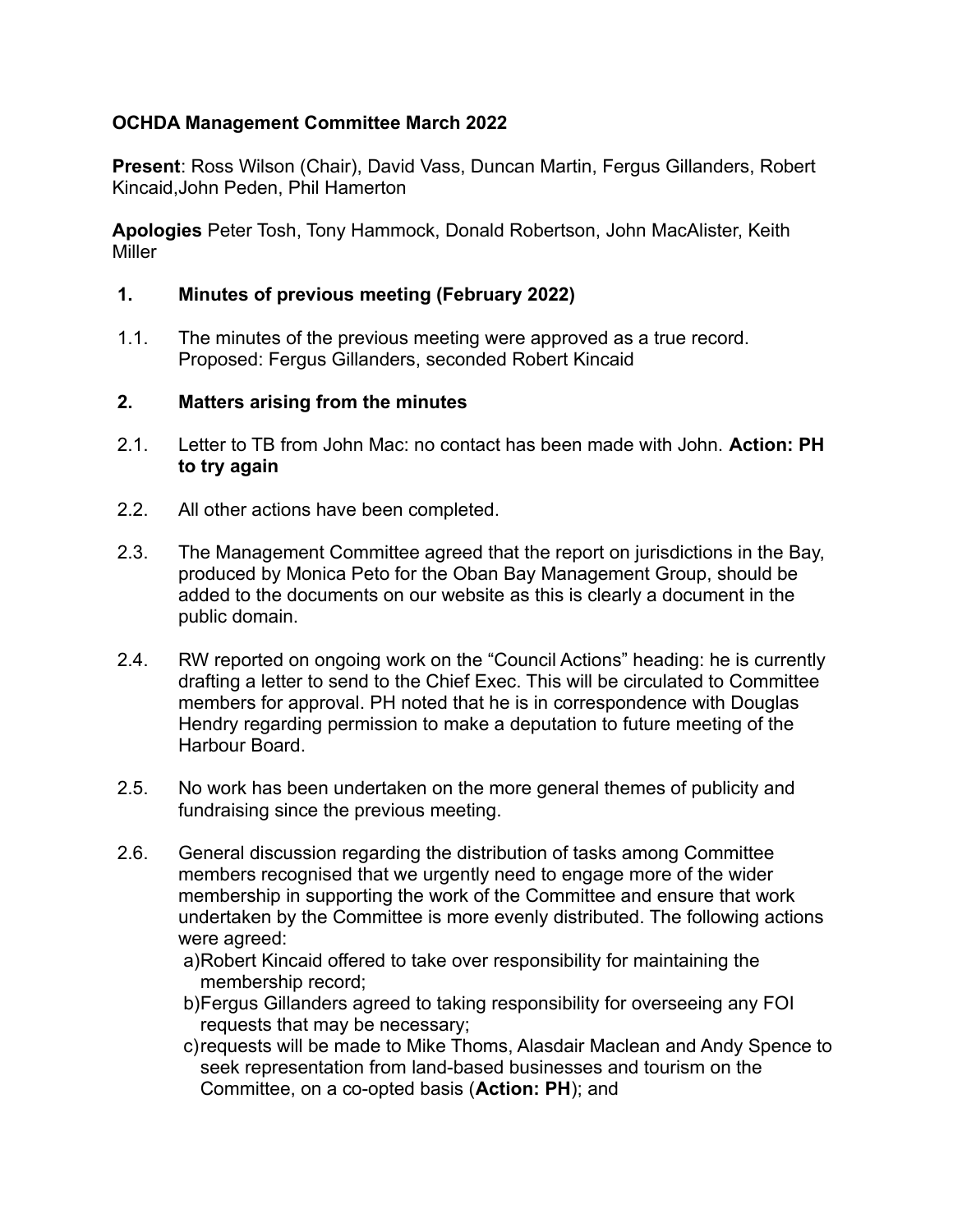- d)a request will be sent, including some outline of the tasks required, to the wider membership seeking offers of help with the role of secretary(**Action: PH**).
- 2.7. RW will continue to lead on the task of attempting to re-establish working relations with Council officers, particularly to support the later development of the Trust Port as anticipated.

## **3. Draft minutes of the Annual General Meeting**

 3.1. Subject to minor modifications (correction in reference to financial report and additional reference to "wider hinterland etc" in Chair's report) the draft minutes can be distributed to the membership for consideration at the next Annual General Meeting. **Action: PH**

### **4. Confidentiality of these meetings**

 4.1. RW reminded all members of the Management Committee that, particularly while there are debates underway regarding matters of policy, all members of the Committee must, when speaking as an Committee member, support the agreed OCHDA policies. The Management Committee was also reminded that, where it has been agreed that material will be maintained as confidential to the Committee, members must be particularly careful what is said in other settings.

#### **5. Update from Harbour Board**

- 5.1. The Management Committee members were advised that at the Harbour Board meeting a number of questions had been asked regarding details of the progress reported by the council (e.g. timescale of consultation, budget issues). No details were provided and the Harbour Board decided that it would be necessary to hold an additional meeting, before the end of this Council term, to allow officers time to present more details of the progress being made.
- 5.2. Particular concern was expressed, at the Harbour Board and during the Management Committee meeting, regarding the lack of clear reference to stakeholder engagement in the drafting of the Harbour Order and it was noted that, though there were references to Community Councils, including those from other islands, for example, there was no reference to consultation with OCHDA or the Oban Bay Management Group. Council officers referred to *statutory consultees* in the Harbour Board meeting. The Management Committee noted that there are no 'statutory consultees' in the development of a Harbour Order.
- 5.3. The Management Committee agreed to request the opportunity to make a presentation to the first available Business Day for the OLI Area Committee members in order to help them in their preparations for the planned Harbour Board meeting. **Action: RW/PH**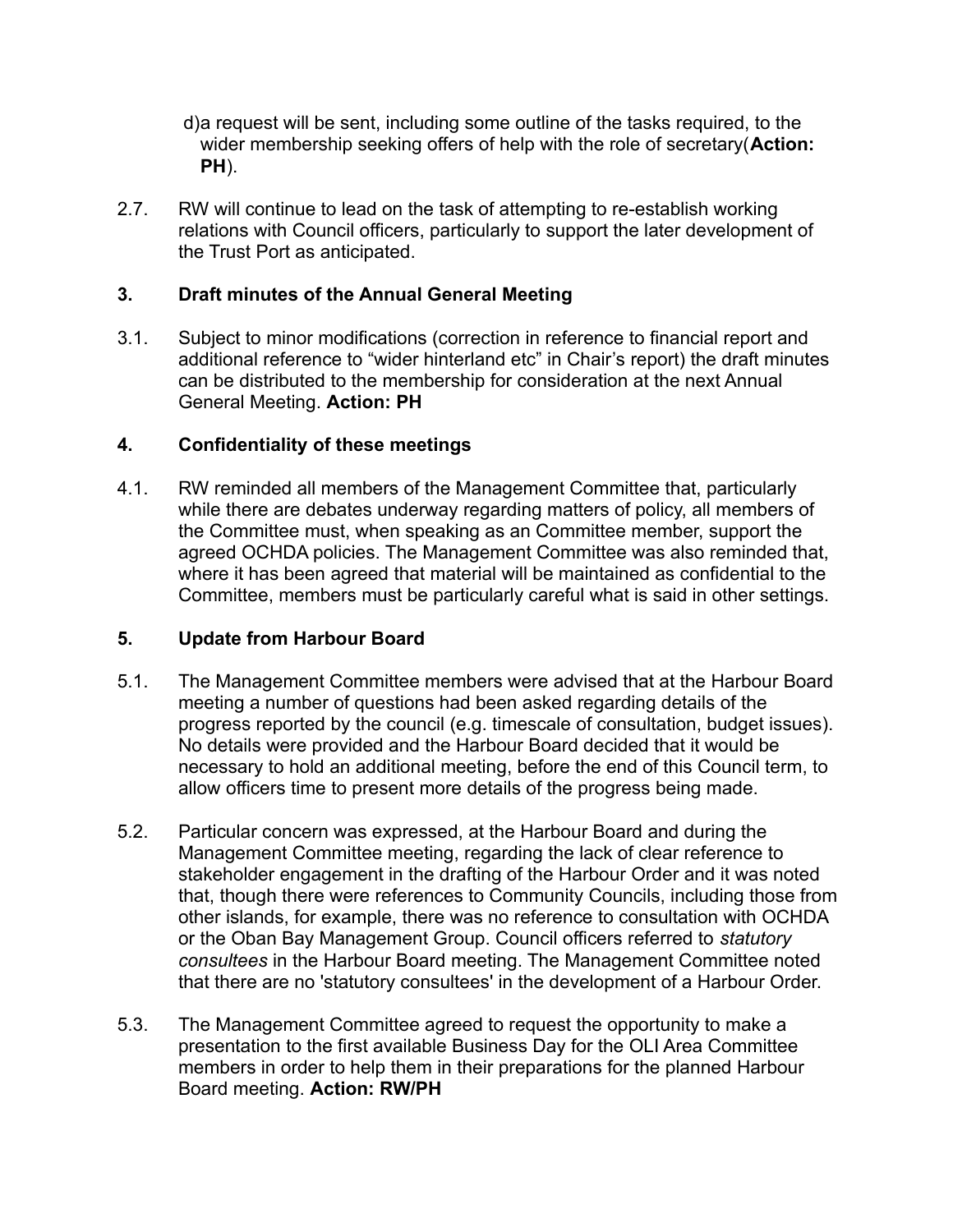- 5.4. The Management Committee noted that the Designated Person's routine monitoring visit schedule for Argyll & Bute will bring him to Oban in September. In view of the number of 'red' areas reported following the recent visits to other Argyll & Bute Piers and Harbours, this should be a matter of concern for the Council.
- 5.5. The Management Committee agreed that the draft press release will be prepared for the media. All Committee members to pass their proposals regarding content to PH without delay. **Action: all**

### **6. Report to Oban Bay Management Group**

- 6.1. The Management Committee considered proposals for inclusion in the report being prepared for next week's Oban Bay Management Group. Topics suggested included: whether the target date of April 23 is reasonable and achievable;
	- a)the need for OCHDA cooperation with Argyll & Bute Council to facilitate preparation of the Harbour Order;
	- b)scrutiny of the draft Harbour Order at an early stage by the management group;
	- c)requesting early sight of work as it is progressing, rather than waiting for conclusions;
	- d)the OCHDA document describing the consultation and conclusion of discussions over harbour limitations should be submitted to the Oban Bay Management Group as a proposed policy to be adopted by them.
- 6.2. In addition it was suggested that the Oban Bay Management Group should be fully informed regarding the Council's current failure to achieve compliance with Port Marine Safety Code standards.

#### **7. Promoting the Trust Port**

- 7.1. All engagement with Council Members, Members of Parliament and media, when contacting them on behalf of OCHDA as an organisation, should go through the communications officer (PH). **Action: all**
- 7.2. The Management Committee was informed of work undertaken by the working group in consideration of submission of a counter HRO. The Management Committee regards the opportunity to have passed, for the time being, pending the Council's preparation of a draft HO. Work will continue on the completion of the Business Case for the Trust Port, once outstanding information is provided by Council Officers, and on other elements of MoU Deliverables which require completion**.**